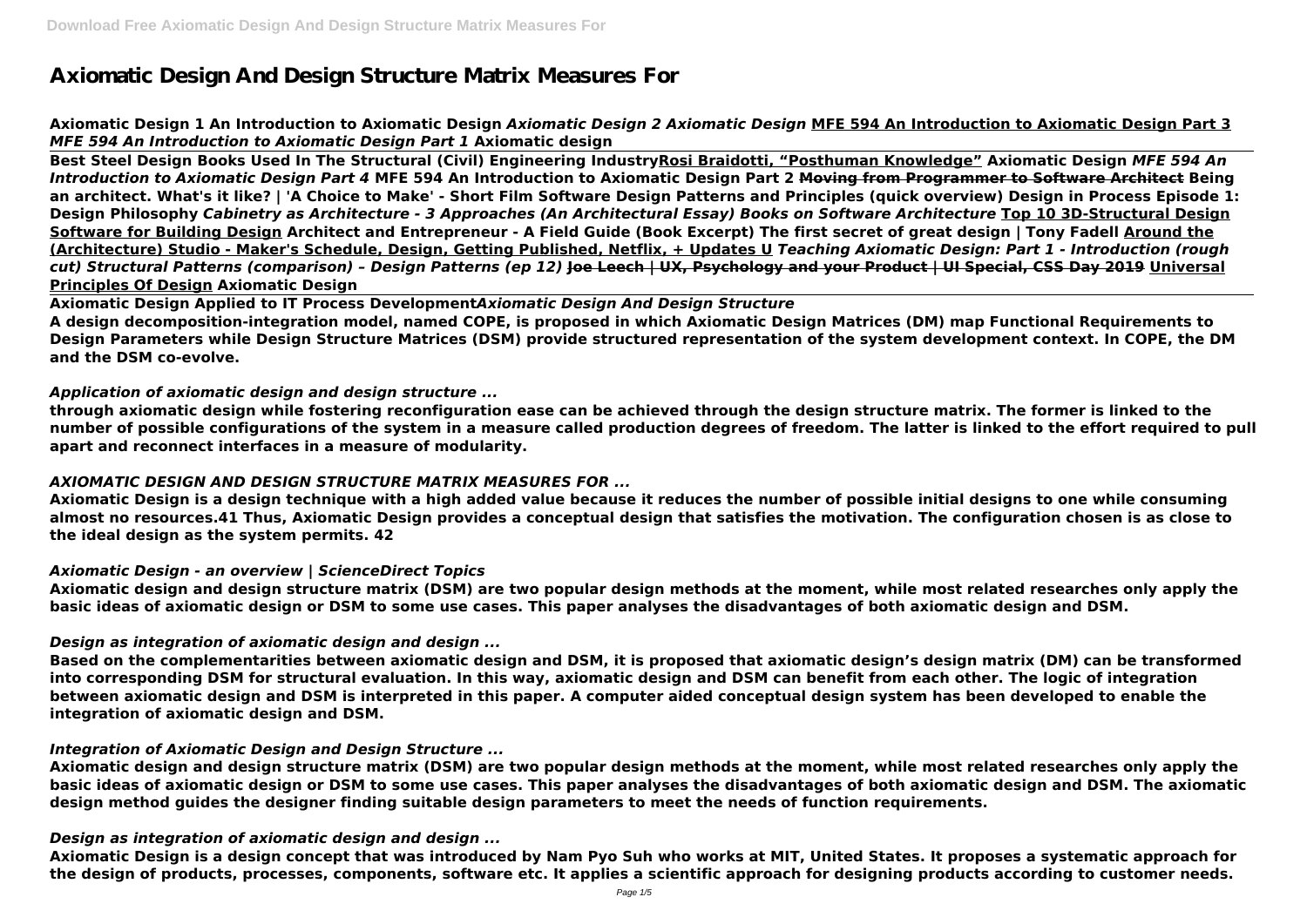### **The below are the two main concepts of Axiomatic Deign:**

### *Axiomatic Design - What is Six Sigma*

**Axiomatic Design Framework The Concept of Domains Four Domains of the Design World. The {x} are characteristic vectors of each domain.**

# *Chapter 10 Introduction to Axiomatic Design*

**Axiomatic technology uses easy to read maps to show how design elements affect the functions of the design. In these dependency maps, each column is a design element, while each row is a function. The cell shows whether the column's design element affects the function of that row: If so, the cell has an X, if not there is no X.**

# *Axiomatic Design Technology*

**Axiomatic Design (AD) Design Structure Matrix (DSM) Initial Solution Concept Design Problem Formulation Solution Principles (SP) These keywords were added by machine and not by the authors. This process is experimental and the keywords may be updated as the learning algorithm improves.**

# *Product Design as Integration of Axiomatic Design and ...*

**We show equivalence of design structure matrix (shortly DSM) and axiomatic design (shortly AD). First, DSM is defined as a set of permissible ranges of both functions and constraints. We study relationship among three DSMs on design parameters, physical components and business ecosystem, which are examples of Multiple Domain Matrix.**

# *Equivalence of Design Structure Matrix and Axiomatic ...*

**Axiomatic design consists of: (1) domains in the design world; (2) mapping between these domains; (3) characterization of a design by a vector in each domain; (4) decomposition of the ...**

### *Axiomatic Design - ResearchGate*

**In this paper, an axiomatic theory is established for studying design. Using this theory, a formal model of design is derived to represent the syntactic structure of hierarchical evolving design objects and the dynamic design process.**

# *AXIOMATIC THEORY OF DESIGN MODELING - Encs*

**Axiomatic design and design structure matrix (DSM) are two popular design methods at the moment, while most related researches only apply the basic ideas of axiomatic design or DSM to some use...**

# *Integration of Axiomatic Design and Design Structure ...*

**Guenov MD, Barker SG (2005) Application of axiomatic design and design structure matrix to the decomposition of engineering systems. Syst Eng 8(1):29–40 CrossRef Google Scholar Hong EP, Park GJ (2009) Decomposition process of engineering systems using axiomatic design and design structure matrix.**

### *Conceptual design of an automated steel wall framing ...*

**Abstract: Axiomatic design (AD) is a popular creative design method, which provides a systematic and scientific basis for making design solutions. The AD method is concentrated on how to find suitable design parameters to meet the needs of functional requirements, while certain system interaction factors and constraints (such as physical connectivity) are not catered directly.**

### *CONCURRENT ENGINEERING: Research and Applications ...*

**The product is decomposed hierarchically into its functional, physical, and process domains using axiomatic design method. After transformation from design matrix to design structure matrix, the pertinence design structure matrices of design parameters describing function, structure, and manufacturing process are constructed.**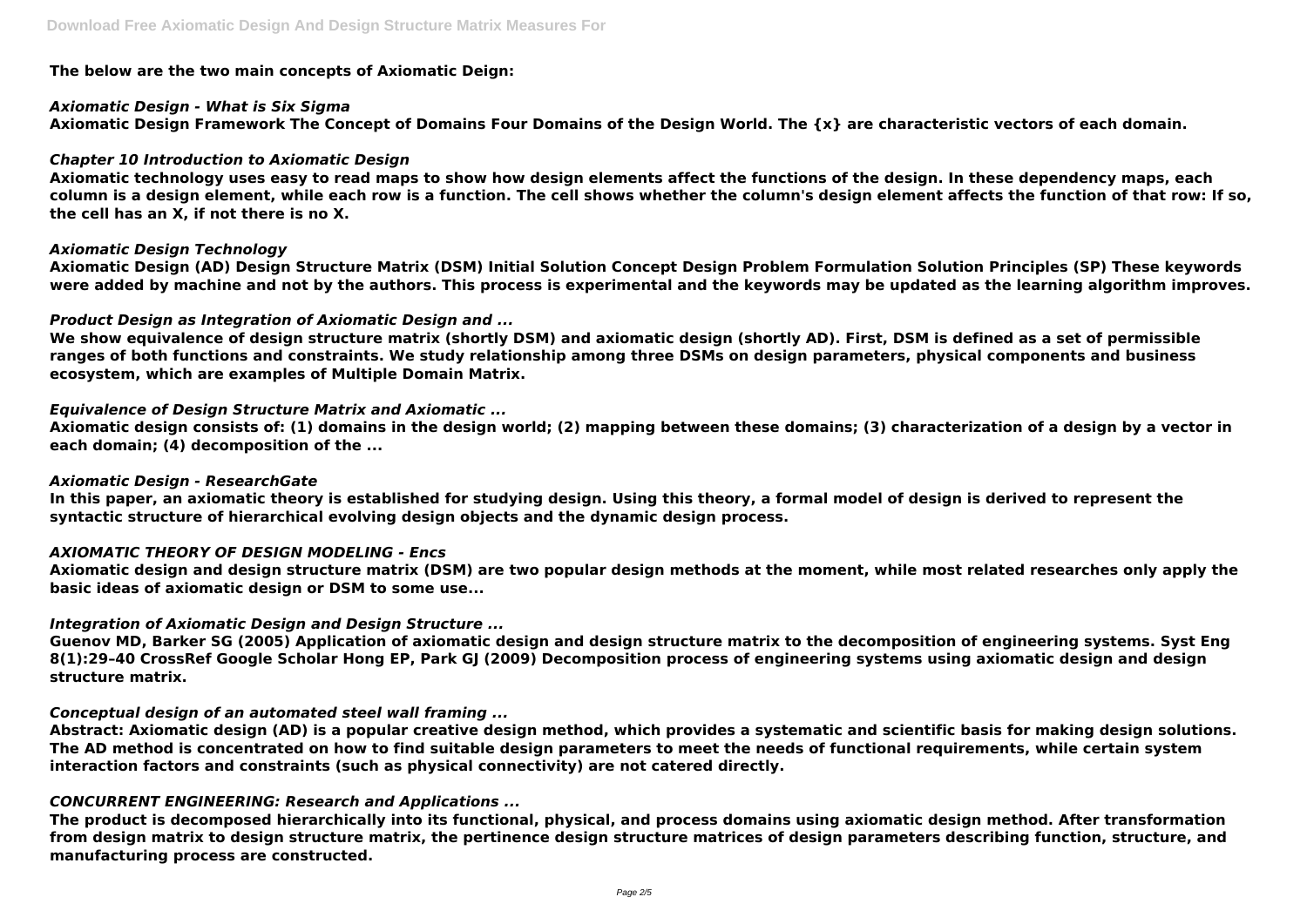#### *A product module identification approach based on ...*

**Axiomatic's design team works closely with our customers to understand application requirements and to look for innovative and effective solutions. Our team encompasses electrical, mechanical, software, validation, and quality engineering expertise. Our product development schedule includes key milestones with regular customer feedback.**

**Axiomatic Design 1 An Introduction to Axiomatic Design** *Axiomatic Design 2 Axiomatic Design* **MFE 594 An Introduction to Axiomatic Design Part 3** *MFE 594 An Introduction to Axiomatic Design Part 1* **Axiomatic design** 

**Best Steel Design Books Used In The Structural (Civil) Engineering IndustryRosi Braidotti, "Posthuman Knowledge" Axiomatic Design** *MFE 594 An Introduction to Axiomatic Design Part 4* **MFE 594 An Introduction to Axiomatic Design Part 2 Moving from Programmer to Software Architect Being an architect. What's it like? | 'A Choice to Make' - Short Film Software Design Patterns and Principles (quick overview) Design in Process Episode 1: Design Philosophy** *Cabinetry as Architecture - 3 Approaches (An Architectural Essay) Books on Software Architecture* **Top 10 3D-Structural Design Software for Building Design Architect and Entrepreneur - A Field Guide (Book Excerpt) The first secret of great design | Tony Fadell Around the (Architecture) Studio - Maker's Schedule, Design, Getting Published, Netflix, + Updates U** *Teaching Axiomatic Design: Part 1 - Introduction (rough cut) Structural Patterns (comparison) – Design Patterns (ep 12)* **Joe Leech | UX, Psychology and your Product | UI Special, CSS Day 2019 Universal Principles Of Design Axiomatic Design**

**Axiomatic Design Applied to IT Process Development***Axiomatic Design And Design Structure* **A design decomposition‐integration model, named COPE, is proposed in which Axiomatic Design Matrices (DM) map Functional Requirements to Design Parameters while Design Structure Matrices (DSM) provide structured representation of the system development context. In COPE, the DM and the DSM co‐evolve.**

#### *Application of axiomatic design and design structure ...*

**through axiomatic design while fostering reconfiguration ease can be achieved through the design structure matrix. The former is linked to the number of possible configurations of the system in a measure called production degrees of freedom. The latter is linked to the effort required to pull apart and reconnect interfaces in a measure of modularity.**

### *AXIOMATIC DESIGN AND DESIGN STRUCTURE MATRIX MEASURES FOR ...*

**Axiomatic Design is a design technique with a high added value because it reduces the number of possible initial designs to one while consuming almost no resources.41 Thus, Axiomatic Design provides a conceptual design that satisfies the motivation. The configuration chosen is as close to the ideal design as the system permits. 42**

### *Axiomatic Design - an overview | ScienceDirect Topics*

**Axiomatic design and design structure matrix (DSM) are two popular design methods at the moment, while most related researches only apply the basic ideas of axiomatic design or DSM to some use cases. This paper analyses the disadvantages of both axiomatic design and DSM.**

### *Design as integration of axiomatic design and design ...*

**Based on the complementarities between axiomatic design and DSM, it is proposed that axiomatic design's design matrix (DM) can be transformed into corresponding DSM for structural evaluation. In this way, axiomatic design and DSM can benefit from each other. The logic of integration between axiomatic design and DSM is interpreted in this paper. A computer aided conceptual design system has been developed to enable the integration of axiomatic design and DSM.**

### *Integration of Axiomatic Design and Design Structure ...*

**Axiomatic design and design structure matrix (DSM) are two popular design methods at the moment, while most related researches only apply the basic ideas of axiomatic design or DSM to some use cases. This paper analyses the disadvantages of both axiomatic design and DSM. The axiomatic design method guides the designer finding suitable design parameters to meet the needs of function requirements.**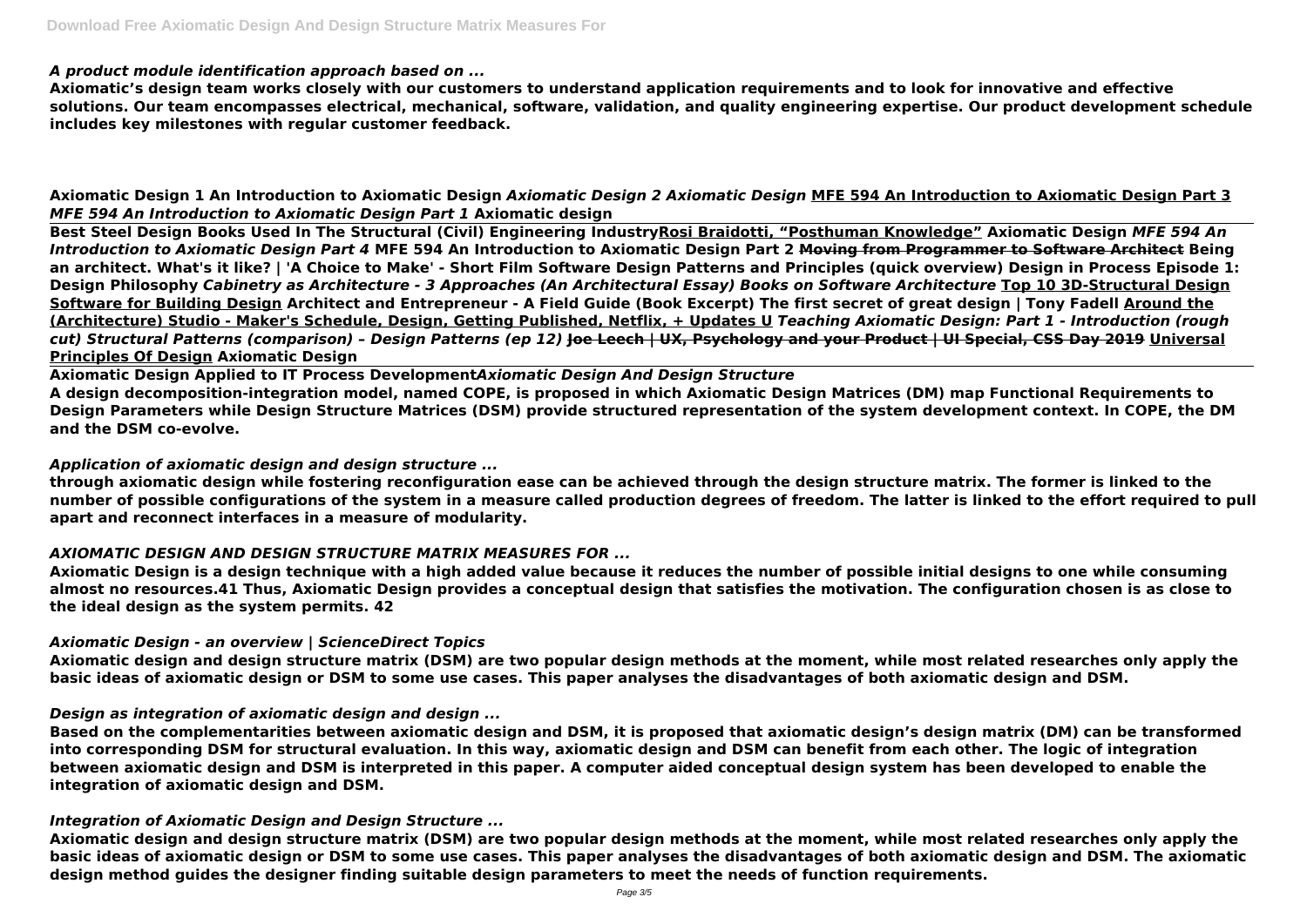### *Design as integration of axiomatic design and design ...*

**Axiomatic Design is a design concept that was introduced by Nam Pyo Suh who works at MIT, United States. It proposes a systematic approach for the design of products, processes, components, software etc. It applies a scientific approach for designing products according to customer needs. The below are the two main concepts of Axiomatic Deign:**

#### *Axiomatic Design - What is Six Sigma*

**Axiomatic Design Framework The Concept of Domains Four Domains of the Design World. The {x} are characteristic vectors of each domain.**

### *Chapter 10 Introduction to Axiomatic Design*

**Axiomatic technology uses easy to read maps to show how design elements affect the functions of the design. In these dependency maps, each column is a design element, while each row is a function. The cell shows whether the column's design element affects the function of that row: If so, the cell has an X, if not there is no X.**

### *Axiomatic Design Technology*

**Axiomatic Design (AD) Design Structure Matrix (DSM) Initial Solution Concept Design Problem Formulation Solution Principles (SP) These keywords were added by machine and not by the authors. This process is experimental and the keywords may be updated as the learning algorithm improves.**

### *Product Design as Integration of Axiomatic Design and ...*

**We show equivalence of design structure matrix (shortly DSM) and axiomatic design (shortly AD). First, DSM is defined as a set of permissible ranges of both functions and constraints. We study relationship among three DSMs on design parameters, physical components and business ecosystem, which are examples of Multiple Domain Matrix.**

### *Equivalence of Design Structure Matrix and Axiomatic ...*

**Axiomatic design consists of: (1) domains in the design world; (2) mapping between these domains; (3) characterization of a design by a vector in each domain; (4) decomposition of the ...**

### *Axiomatic Design - ResearchGate*

**In this paper, an axiomatic theory is established for studying design. Using this theory, a formal model of design is derived to represent the syntactic structure of hierarchical evolving design objects and the dynamic design process.**

### *AXIOMATIC THEORY OF DESIGN MODELING - Encs*

**Axiomatic design and design structure matrix (DSM) are two popular design methods at the moment, while most related researches only apply the basic ideas of axiomatic design or DSM to some use...**

### *Integration of Axiomatic Design and Design Structure ...*

**Guenov MD, Barker SG (2005) Application of axiomatic design and design structure matrix to the decomposition of engineering systems. Syst Eng 8(1):29–40 CrossRef Google Scholar Hong EP, Park GJ (2009) Decomposition process of engineering systems using axiomatic design and design structure matrix.**

### *Conceptual design of an automated steel wall framing ...*

**Abstract: Axiomatic design (AD) is a popular creative design method, which provides a systematic and scientific basis for making design solutions. The AD method is concentrated on how to find suitable design parameters to meet the needs of functional requirements, while certain system interaction factors and constraints (such as physical connectivity) are not catered directly.**

*CONCURRENT ENGINEERING: Research and Applications ...*